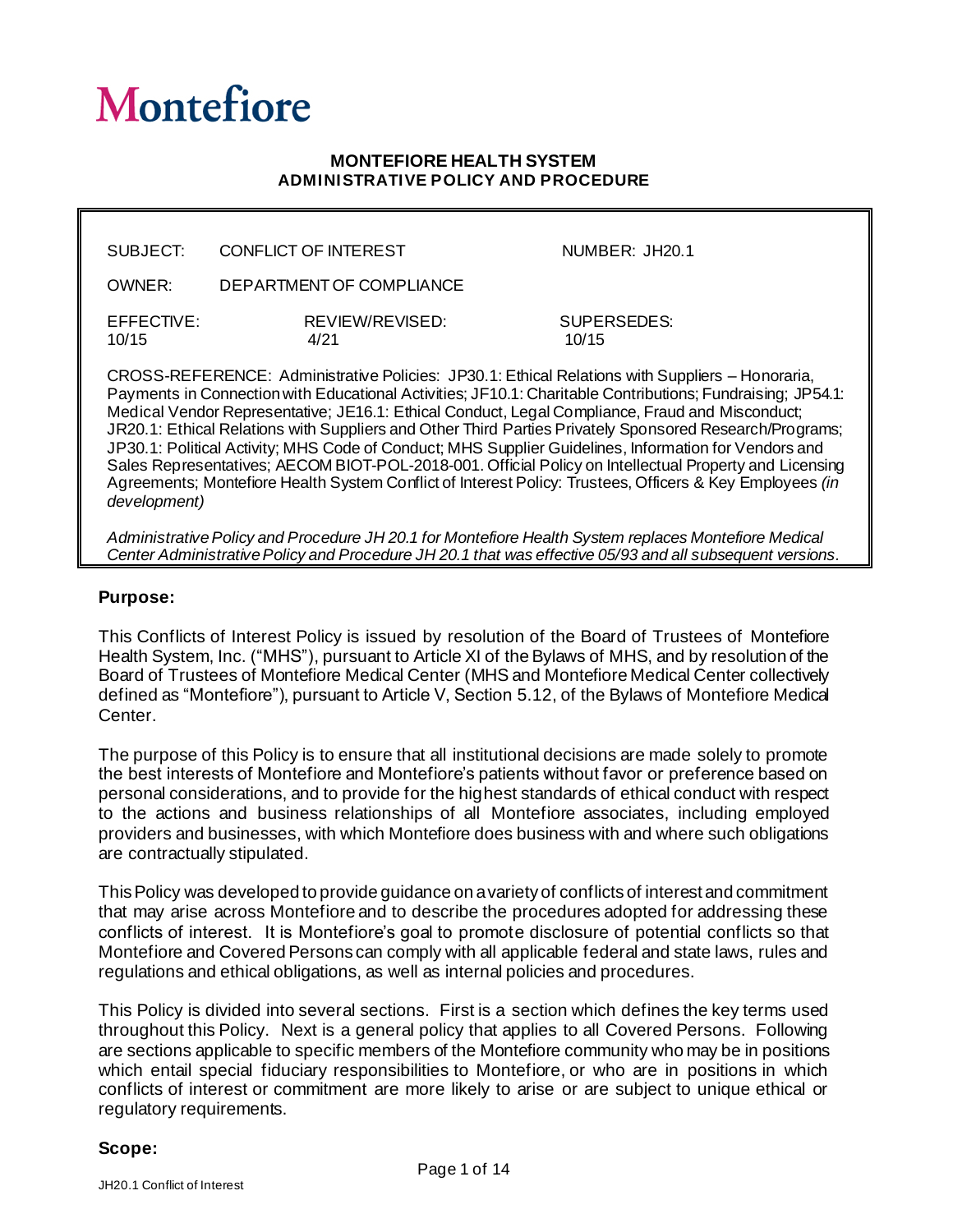This Policy applies to all associates of Montefiore, including employed physicians, and to each not-for-profit affiliate and subsidiary of Montefiore that does not have its own Board-adopted Conflicts of Interest Policy, including, but not limited to, The Care Management Organization, Montefiore Information Technology, the Montefiore Medical Group, the Montefiore Home Health Agency ("Covered Persons").. Non-employed providers who are members of the medical staff at Montefiore must comply with provisions of this policy related to disclosure of potential conflicts and the requirements for resolution of conflicts, to the extent such Policy provisions are within the scope of their obligations to Montefiore and its patients. Businesses are required to comply with this Policy to the extent Policy provisions are within the scope of their contractual or legal obligations to Montefiore.

As set forth in Section V below, individuals conducting research at Montefiore must comply with Albert Einstein College of Medicine ("Einstein") policies regarding conflicts of interest in research and requirements for Public Health Service ("PHS") -funded research grants and cooperative agreements.

# **Section 1. Definitions**

**Business**: A "Business" is any person, business, organization, association or entity that (1) is in the business of manufacturing or distributing or selling drugs, diagnostic or therapeutic equipment or devices, or any other supplies, items or services that are of the nature or type that Montefiore purchases for use in the conduct of its activities, whether or not the Business currently is or has ever been a Montefiore vendor; (2) otherwise has or is seeking to do business or have a financial relationship with Montefiore; or (3) any entity with which Montefiore has a referral relationship.

Examples include billing consultants, pharmaceutical and medical device manufacturers, nursing homes, durable medical equipment distributors, real estate companies, environmental services companies, parking garage services, etc.

**Clinical Personnel**: All Montefiore associates, medical staff and other contracted personnel who are involved, directly or indirectly, with the provision of patient care, including, but not limited to, physicians and other providers.

**Competitor**: An organization that is engaged in commercial or economic competition with Montefiore.

**Conflict of Commitment**: Any situation where an individual engages in external activities, whether paid or unpaid, that burden or interfere with their primary obligations to Montefiore or create the appearance of doing so.

**Conflict of Interest**: Any relationship or interest that could interfere, directly or indirectly, with an individual's objectivity in performing their duties on behalf of Montefiore or creates the appearance of doing so.

**Conflict of Interest Advisory Committee**: A standing committee consisting of the, the Senior Vice President & Chief Medical Officer, the Senior Vice President & General Counsel and the Vice President & Counsel, Compliance. The purpose of the committee is to review Conflicts of Interest and determine the appropriate resolution, including developing Conflict of Interest Management Plans. All decisions of the Conflict of Interest Advisory Committee are subject to approval of the President and Chief Executive Officer.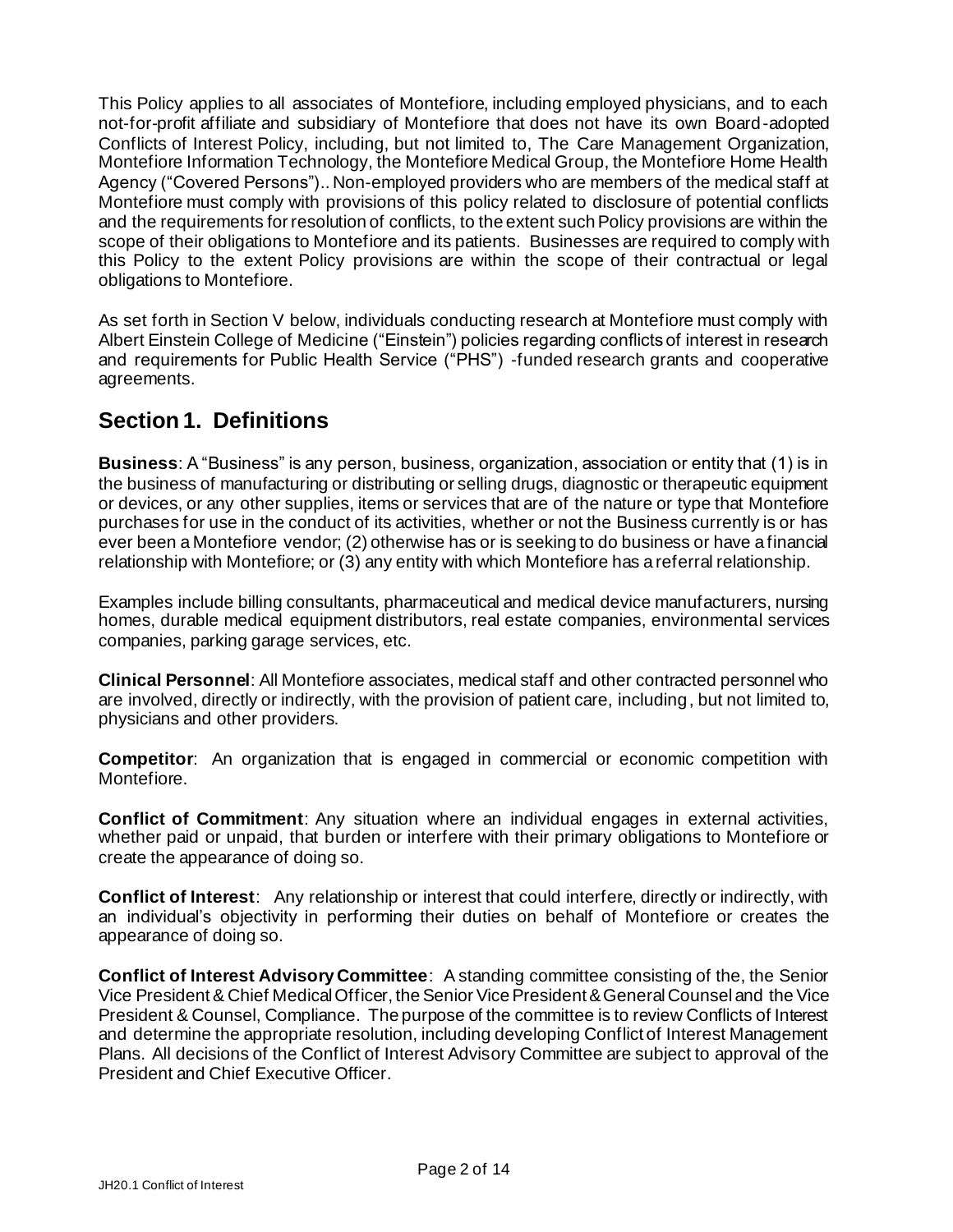**Conflict of Interest Disclosure Survey ("Disclosure Survey"):** A Montefiore-specific rolebased paper or electronic questionnaire and certification designed to facilitate accurate and comprehensive disclosure of actual or potential Conflicts of Interest by Covered Persons.

**Conflict of Interest Management Plan**: An individual plan designed to manage, reduce or eliminate a specific Conflict of Interest. Such plans may include, but are not limited to, the following: (i) public disclosure (e.g., publications, presentations, consent forms); (ii) restrictions on equity; (iii) limiting the individual's role and responsibilities; (iv) increased oversight; (v) divestiture; or (vi) termination of relationships.

**Covered Persons:** This Policy applies to all associates of Montefiore, including employed physicians, and to each not-for-profit affiliate and subsidiary of Montefiore that does not have its own Board-adopted Conflicts of Interest Policy.

**Family Member**: An individual's spouse/domestic partner, parents, siblings, and children. This term also includes any trust, organization or enterprise over which the individual and/or their Family exercises a controlling or significant interest.

**Financial Interest**: Anything of value including, but not limited to, salary or other payments for services (e.g., consulting fees, honoraria, gifts, loans, leases); equity interests (e.g., stocks, stock options, partnership interests); intellectual property rights (e.g., patents, copyrights, royalties, licenses, investment in unregistered products such as mobile apps); and service (whether compensated or unpaid) as an officer, manager or member of a board of directors, or other fiduciary or managerial role or other special relationship with a Business that has the potential for material gain. This term does not include salary and other remuneration received directly from Montefiore or publicly-traded mutual funds or similar diversified financial holdings. Situations where a Covered Person holds equity in a Business formed to develop a product or other IP for market or other financial gain, but where the product or other IP has not yet been brought to market or otherwise generated revenue must still be disclosed and are subject to review and potential Conflict Management Plans.

**Institutional Review Board ("IRB")**: Committee that approves, monitors and reviews research involving human research subjects for the purpose of protecting the rights and welfare of the human research subjects. The Montefiore IRB serves as the IRB for the member entities of the Montefiore Health System except where not-for-profit affiliates and subsidiaries of Montefiore have implemented their own IRB's.

**Research:** Any systematic investigation of scientific inquiry designed to develop or contribute to general knowledge. Research shall include, but is not limited to, the following activities: (i) designing; (ii) directing or serving as an investigator; (iii) performing laboratory experiments; (iv) soliciting consent from research subjects or making eligibility determinations; (v) analyzing or reporting data; and (vi) preparing, contributing to or submitting manuscripts or abstracts related to the research.

**Speakers' Bureau:** a consulting arrangement in which an individual, usually a subject matter expert, agrees to serve as a paid speaker at company-sponsored events. Participation in Speakers' Bureaus is strictly prohibited unless such participation has been preapproved by the Conflict of Interest Advisory Committee.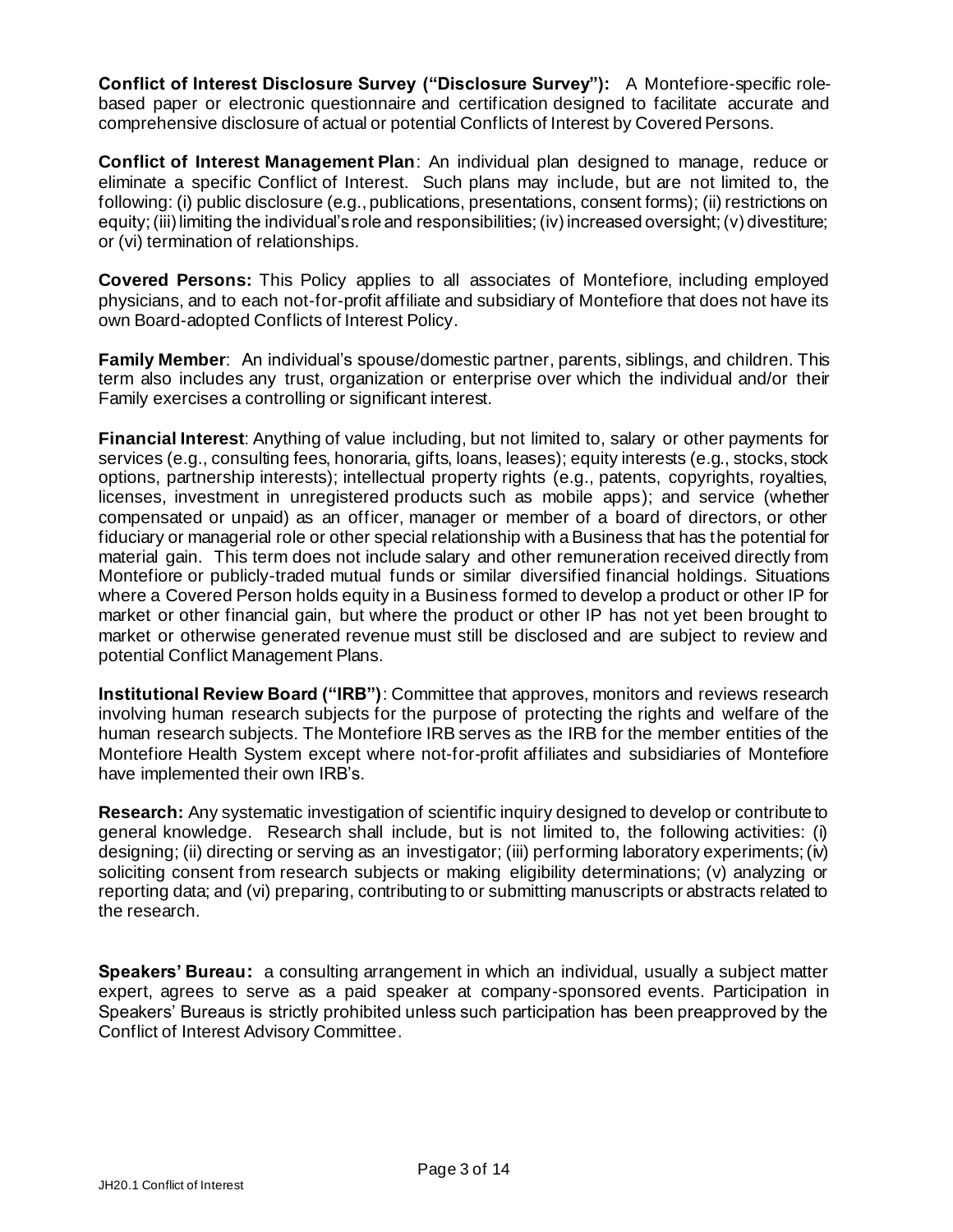# **Section II. General Conflict of Interest Policy**

## **A. General Standard**

All Covered Persons have an obligation to make decisions and conduct the affairs of Montefiore in a way that promotes the best interests of Montefiore and its patients and avoids a Conflict of Interest or the appearance of a Conflict of Interest. All Covered Persons must refrain from using their Montefiore position, responsibilities and knowledge for inappropriate personal gain.

All Covered Persons are responsible for knowing, understanding and complying with this Policy, and to ensure compliance of Family Members where applicable. All Montefiore Vice Presidents and Chairpersons are responsible for implementing this Policy within their respective departments and facilitating the disclosure, review and resolution of any Conflict of Interest. Any Covered Person with questions concerning this Policy or its application should contact the Department of Compliance for guidance.

#### **B. Disclosure and Reporting Process**

**1. New Hires and Appointments**: Upon employment, new associates shall be informed of this Policy by the Department of Human Resources. New attending physicians shall be informed of this Policy by the Medical Staff Credentialing Office.

**2**. **Obligation to Comply:** It is the responsibility of all Covered Persons to familiarize themselves with this Policy and to comply with the following procedures.

**3. Disclosure of Conflicts of Interests:** Covered Persons are required to complete and submit the appropriate role-based Conflict of Interest Disclosure Survey ("Disclosure Survey') as set forth below:

**a)** All associates must complete a Disclosure Survey prior to beginning work at Montefiore, and thereafter as requested by the Department of Compliance.

**b)** All credentialed providers must complete a Disclosure Survey prior to initial appointment and subsequently prior to recredentialing.

**c)** Conflict of Interest Disclosures to the IRB in connection with research applications will be forwarded to the Department of Compliance by the applicable IRB.

**d)** Recipients of PHS-funded research grants and cooperative agreements must also comply with the reporting requirements of the Einstein "Policy on Disclosing Financial Conflicts of Interest in Research," which includes PHS conflict of interest requirements. See Section V below.

**e)** All Covered Persons must update their role-based Disclosure Survey to disclose any activity, personal, or familial interest that may lead to a Conflict of Interest that arises at any time after filing the Survey, within thirty (30) days of becoming aware of the possibility of a Conflict of Interest.

**f**) Medical staff and other Clinical Personnel must disclose and receive approval prior to making any contractual agreement to participate in any activities that could constitute a Conflict of Interest.

**4**. **Responsibility for Accuracy:** It is the Covered Person's responsibility to provide all pertinent information on the Disclosure Survey to enable full review and analysis of the circumstances, and to otherwise cooperate with the Department of Compliance in its review and management of any actual or potential conflict. Montefiore reserves the right to request additional information or supporting documentation.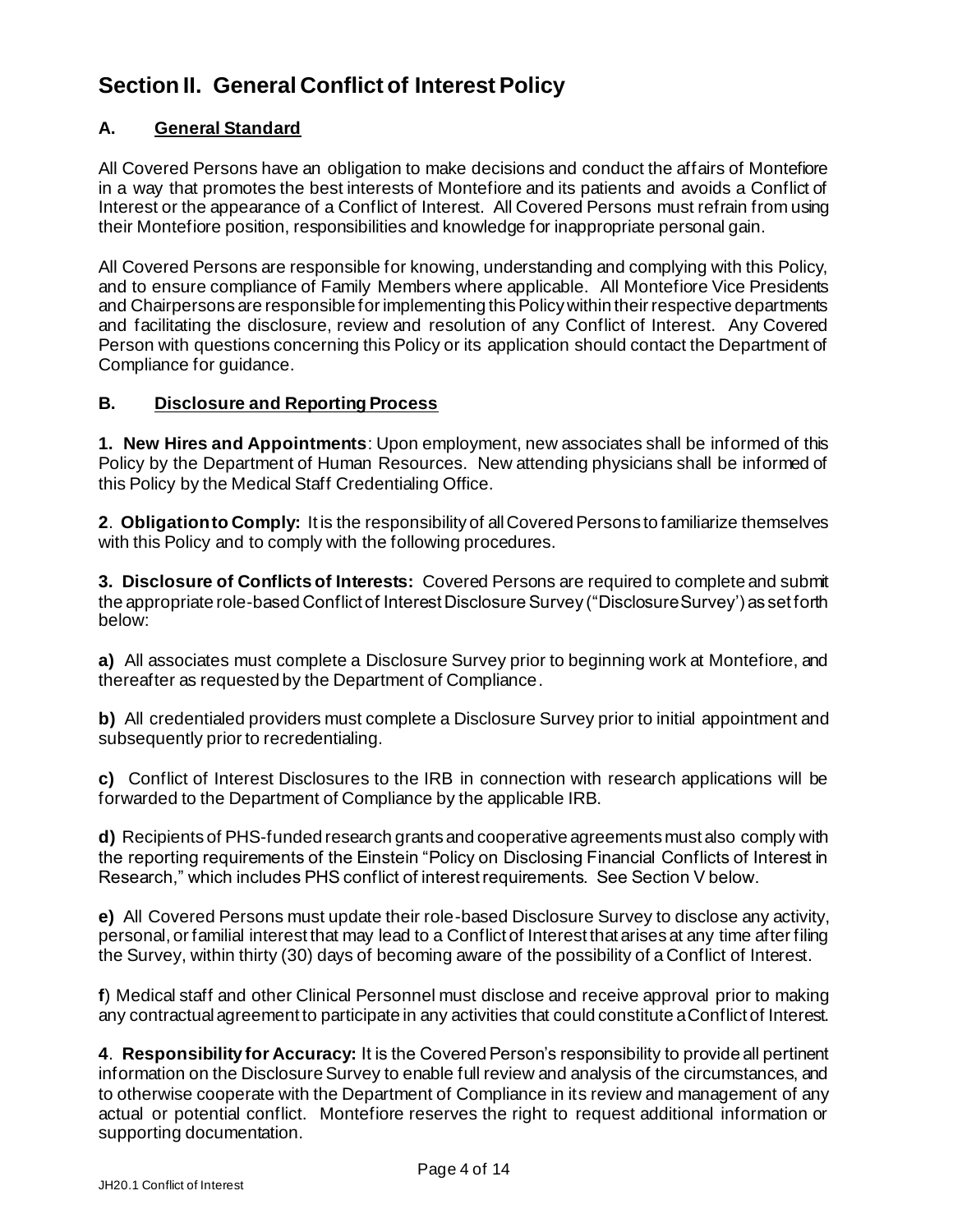Medical Staff and other Clinical Personnel are personally responsible for review and dispute management of any publicly posted information about payments they may have received from Businesses pursuant to The Physician Payments Sunshine Act (PPSA) of 2010 and any other relevant state or federal laws enacted following the implementation of this Policy.

#### **C. Administrative Responsibility**

Montefiore has designated the Vice President & Counsel, Compliance to be the compliance officer ("Compliance Officer") for this policy. The Compliance Officer will consult with the Conflict of Interest Advisory Committee and/or the Compliance Committee of the Board of Trustees as advisable in addressing specific Conflicts of Interest, in developing policies and procedures, or as otherwise appropriate. All Conflict of Interest Management Plans and disciplinary decisions pursuant to the Policy shall be developed in consultation with the Conflict of Interest Advisory Committee. The Compliance Officer shall report quarterly and/or as indicated based on disclosures received, to the Conflict of Interest Advisory Committee regarding the Conflict of Interest program and related activities.

#### **D. Resolution of Conflicts**

**1. Disclosure Survey Review**: The Compliance Officer will review submitted Disclosure Surveys and take appropriate action. Appropriate action may include providing guidance to manage a Conflict of Interest, developing a Conflict of Interest Management Plan for approval by the individual designated by the President and Chief Executive Officer, directing an investigation and/ or referring the Disclosure Survey to the Conflict of Interest Advisory Committee and/or the Compliance Committee of the Board of Trustees. To the extent that further investigation is required, the Compliance Officer shall direct such investigation and develop recommendations as to the resolution of any Conflict. Such appropriate actions by the Compliance Officer, the Conflict of Interest Advisory Committee, the President and Chief Executive Officer or duly empowered designee and/or the Compliance Committee of the Board of Trustees, shall be documented and communicated in writing to the Covered Person involved.

**2. Review of Other Information**: The Compliance Officer may review additional information in connection with ascertaining actual or potential Conflicts of Interests among Covered Persons, including but not limited to periodic review of publicly available information on payments by the medical industry to Clinical Personnel, forwarded Conflict of Interest Disclosures submitted to the IRB and/or Einstein in connection with Research applications or other academic activities, inquiries or reports to the Compliance hotline or Department of Compliance concerning potential Conflicts, or other auditing or monitoring review. The Covered Person shall cooperate with such review and shall provide copies of all relevant documentation as reasonably requested.

**3. Conflict of Interest Management Plan**: A Conflict of Interest Management Plan (the "Plan") will be developed and implemented based on specific facts and circumstances involved in a potential or actual Conflict of Interest presented. Collaboration with the Covered Person is encouraged where possible to ensure a fair but effective plan to manage the Conflict.

In general, unless otherwise authorized in the Plan, Covered Persons with a Conflict of Interest may not take part in any decisions to which the Conflict relates. Prohibited activities include, but are not limited to:

a) Submitting, signing, or authorizing a purchase order to make purchases from the Business;

b) Negotiating or entering into contracts with the Business on behalf of Montefiore;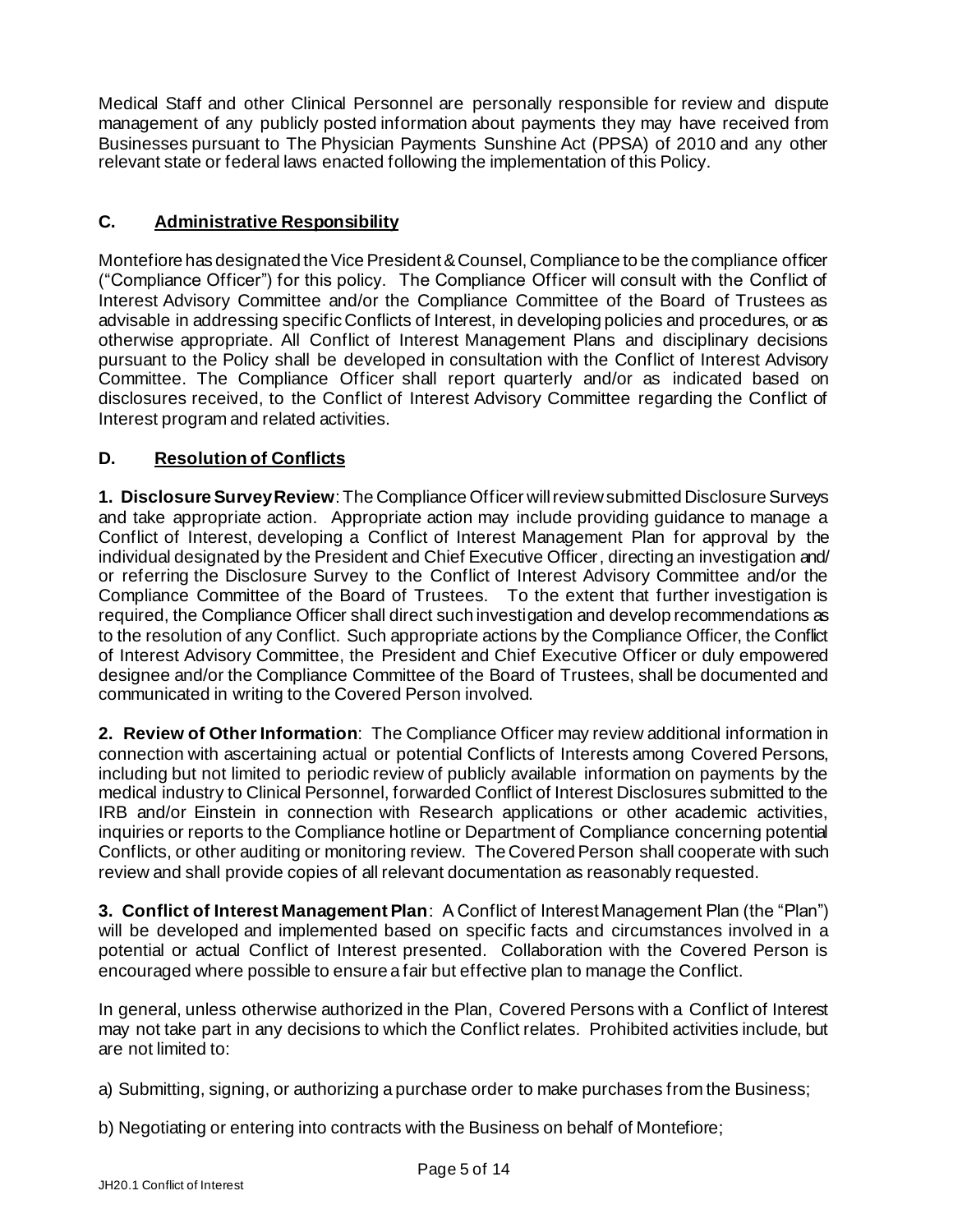c) Supervising or administering the performance and activities under a contract or relationship with the Business, or monitoring the business performance of the Business under the contract; and

d) Participating in patient care decisions or research activities or giving lectures at Montefiore that relate to the Conflict.

Where management of a Conflict is impractical or ineffective, the Conflict of Interest Advisory Committee and/or the Compliance Committee of the Board of Trustees may prohibit or otherwise limit the Covered Person from engaging in the activity giving rise to the Conflict of Interest, consistent with applicable law.

**4**. **Enforcement:** The Compliance Officer, in consultation with the Conflict of Interest Advisory Committee and/or the Compliance Committee of the Board of Trustees, as appropriate, shall review all potential violations of this Policy and determine whether a breach has occurred. Potential violations may include: (i) failing to report; (ii) providing incomplete or inaccurate information; (iii) failing to update a disclosure form when required to do so; (iv) failing to cooperate with an investigation of a potential Conflict of Interest; or (v) failing to abide by a Conflict of Interest Management Plan.

All Covered Persons who violate this Policy may be subject to discipline, up to and including termination and removal or non-renewal of appointment to the medical staff, or other affiliation with Montefiore, subject to the approval of Conflict of Interest Advisory Committee, Operations and/or the Compliance Committee of the Board of Trustees.

**5. Document Retention:** The Compliance Officer shall maintain all Conflict of Interest Disclosure Forms, Conflict of Interest Management Plans and related documentation for a period of at least six (6) years.

**6**. **Training:** The Compliance Officer shall ensure that all Covered Persons receive training on the Conflict of Interest Policy.

**7. Auditing and Monitoring:** All Conflicts of Interest disclosed under this Policy shall be subject to auditing and monitoring by the Compliance Officer, in consultation with the Conflict of Interest Advisory Committee and/or the Compliance Committee of the Board of Trustees, as appropriate. Monitoring shall include review of activity in connection with Conflict of Interest Management Plans.

**8. Confidentiality:** To the extent possible and as permitted by law, Disclosure Surveys submitted pursuant to this Policy and additional information or materials provided in support will be kept confidential and provided to the Conflict of Interest Advisory Committee, Compliance Committee of the Board of Trustees, the applicable IRB, the Albert Einstein College of Medicine, the Covered Person's supervisor or chairman, and other individuals on a need-to-know basis. Montefiore will, however, comply with applicable laws which may require public posting or disclosure, electronically or through other media, of certain information concerning payments by specified Businesses to providers of health care services or other requirements.

#### **E. Areas of Potential Conflict of Interest and/or Commitment**

It is impossible to anticipate and describe every circumstance that might create a Conflict of Interest and that must, therefore, be disclosed. The following are illustrations of activities that might give rise to a Conflict of Interest and that must be disclosed. They do not comprise an exclusive list. **Please refer more specifically to later role-based Sections of this Policy, as applicable, for additional guidance on disclosure and management of specific types of conflicts.**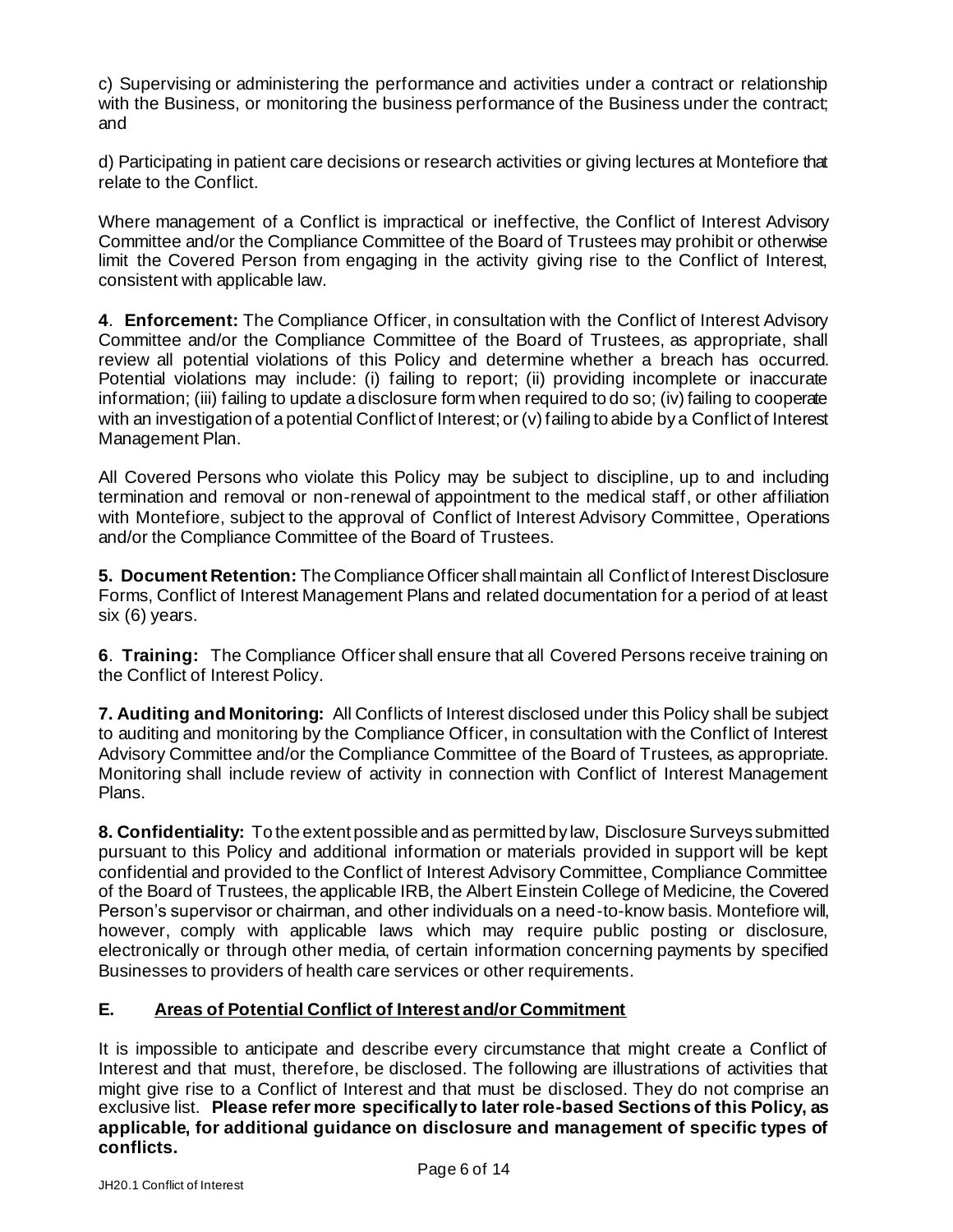## **1. Ownership, Control or Management of a Business or Competitor:**

Being connected directly (as owner, trustee, partner, officer, director, participant, licensee, shareholder, stock option holder, manager, or recipient of any compensation of value) or indirectly (as a Family Member, silent partner, etc.) with any Business or Competitor or otherwise being in a position to influence or direct the activities of a Business or Competitor or to refer patients to/from the Business must be disclosed.

These financial interests do not include interests in entities listed on a national stock exchange or traded over the counter, provided the Covered Person and Family Members do not own in the aggregate 5% or more of the entity's outstanding shares unless special circumstances exist.

**2. Consulting Arrangements:** A consulting arrangement exists between a Covered Person and an entity when the Covered Person is compensated by the entity in exchange for providing services or advice utilizing his or her professional knowledge and expertise related to his or her professional field or discipline. The Covered Person providing services might function as a speaker, scientific or advisory board member, or focus group member for the entity, or otherwise play a role in providing endorsement, marketing, public relations or advertising services to an entity.

All consulting arrangements involving an associate or employed physician, regardless of amount of compensation, must satisfy the following conditions (a) the arrangement is set out in writing; (b) there is a legitimate need for the services; (c) the services are actually provided; (d) the compensation is at fair market value; and (e) all of the above characteristics are documented prior to payment.

Any anticipated or existing consulting arrangement between an associate or employed physician must be disclosed in advance to and approved by the associate's or employed physician's supervisor or Department Chair, as applicable, and timely disclosed in the Disclosure Survey. Clinical Personnel also must comply with later role-based Sections of this Policy.

**3. Outside Employment:** Engaging in outside business or employment that interferes with an associate or employed physician's ability to fulfill his or her employment obligations to Montefiore is prohibited as a Conflict of Commitment. Such activities are subject to prior review and approval by the associate's or employed physician's supervisor or Department Chair, as applicable.

**4. Community Service Activities:** Nothing in this Policy prohibits any Covered Person from serving as an unpaid outside director, trustee or other volunteer to a not-for-profit corporation or organization or any civic or public interest or social welfare organization as a community service, provided that such position does not conflict with the Covered Person's responsibilities at Montefiore and is disclosed to the Covered Person's supervisor (for associates and employed physicians) and/or the Compliance Officer. Such activity must not involve the use of Montefiore's name or endorsement in a manner that would conflict with Montefiore's interests or activities.

**5. Gifts and Other Benefits:** Covered Persons may not solicit or accept payments, loans, services, or gifts or favors ("Gifts"), for their own personal use or benefit, or for the benefit of a Covered Person's Family Member, from a Business or Montefiore competitor. It is expected that any Gift that is offered or given to a Covered Person is unsolicited. If a Covered Person should receive a Gift from a Business or Montefiore Competitor, the Covered Person must promptly report it to the Compliance Officer, who will arrange for its return, or for its donation to Montefiore through the Montefiore Office of Development.

Notwithstanding the foregoing and if not otherwise prohibited under the Montefiore Medical Vendor Representative Policy, unsolicited, de minimis non-cash gifts whose aggregate value per year from any Business does not exceed \$250 are not required to be reported or refused. When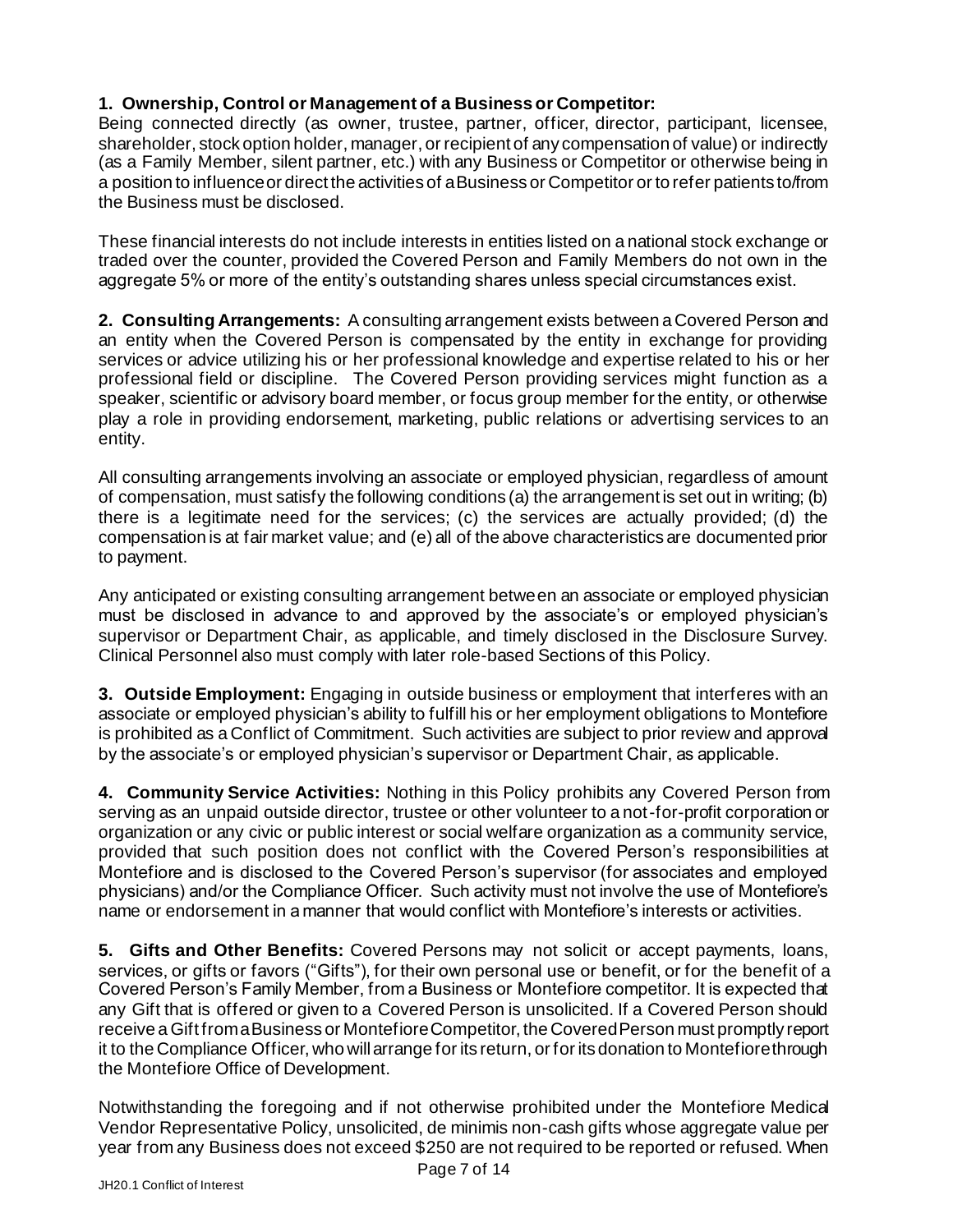possible, divisible gifts (candy and the like) should be shared with other employees, particularly those who have interactions with the giver, both out of fairness and to avoid any appearance of favoritism.

**6**. **Business Meals and Entertainment**: Unless otherwise prohibited under the Montefiore Medical Vendor Policy, occasional business meals and related entertainment are permitted if they are of reasonable value and if there is a Montefiore benefit in accepting them. Meals and entertainment can result in a Montefiore benefit if attended with the giver or a representative of their company; attendance with only Montefiore associates or with only family members does not result in a Montefiore benefit.

**7. Business Travel Reimbursement**: Reimbursement for reasonable costs of business travel of an Montefiore associate or employed physician by a Business or Competitor is only allowable under the following limited circumstances: 1) the Montefiore associate or employed physician is a bona fide speaker or panelist at a conference or meeting sponsored by the Business or Competitor; 2) the Montefiore associate or employed physician is receiving specialized clinical or technical training by the Business or Competitor which is more practically provided at an offsite location; 3) the Montefiore associate or employed physician is performing functions pursuant to a consulting arrangement approved in accordance with this Policy and within approved financial limits; or 4) reimbursement for travel is pre-approved by the Compliance Officer. Any travel for which an associate or employed physician anticipates seeking reimbursement from a Business or Competitor must be disclosed to and approved in advance by the Covered Person's supervisor or Department Chair, as applicable. Any such travel must be consistent with Montefiore Administrative Policy JF06.1, Travel and Employee Business Expense Reimbursement.

**8. Debts/Loans:** Any existing or proposed debt owed directly or indirectly by a Covered Person or Family Member to a Business or a Montefiore Competitor must be disclosed to the Compliance Officer. (A loan from a bank or other qualified lending institution at interest rates and on terms prevailing in the market at the time the loan was made does not create a Conflict of Interest.)

**9. Patents, Intellectual Property, and Royalties:** Associates and employed physicians must report any outside commitment they are considering or engaged in that creates intellectual or tangible property rights, such as patent ownership or licensing to an organization other than Montefiore. Such reportable circumstances include provision of financial or other support by a non-Montefiore entity for the utilization by the entity of intellectual property (e.g., inventions, knowhow), tangible property (e.g., research materials) or original works of authorship (e.g., computer software, but not textbooks) of that associate's or employed physician's academic work or the work of another person who reports to the Covered Person. See Albert Einstein College of Medicine's Official Policy on Intellectual Property and Licensing Agreements, available from the Albert Einstein College of Medicine Office of Biotechnology and Business Development, for additional information.

Work product created or developed in the capacity as an associate or employed physician of Montefiore or any of its affiliates or subsidiaries shall be the property of Montefiore.

Royalties in excess of \$5,000 received by providers for any medical products or devices that are, or could be potentially prescribed, ordered or used within the scope of the providers' clinical practice must be disclosed to the providers' chairperson, department head or immediate supervisor on an annual basis. Any increase in such royalties received that would represent an increase of either 50% from the providers' previous COI disclosure will require the submission of an updated disclosure form by the provider.

**10. Montefiore Property; Confidential or Privileged Information:** All materials, equipment, goods, products, designs, plans, ideas, data and records of Montefiore, whether or not written, are the property of Montefiore and are "Proprietary Materials." No Covered Person may give or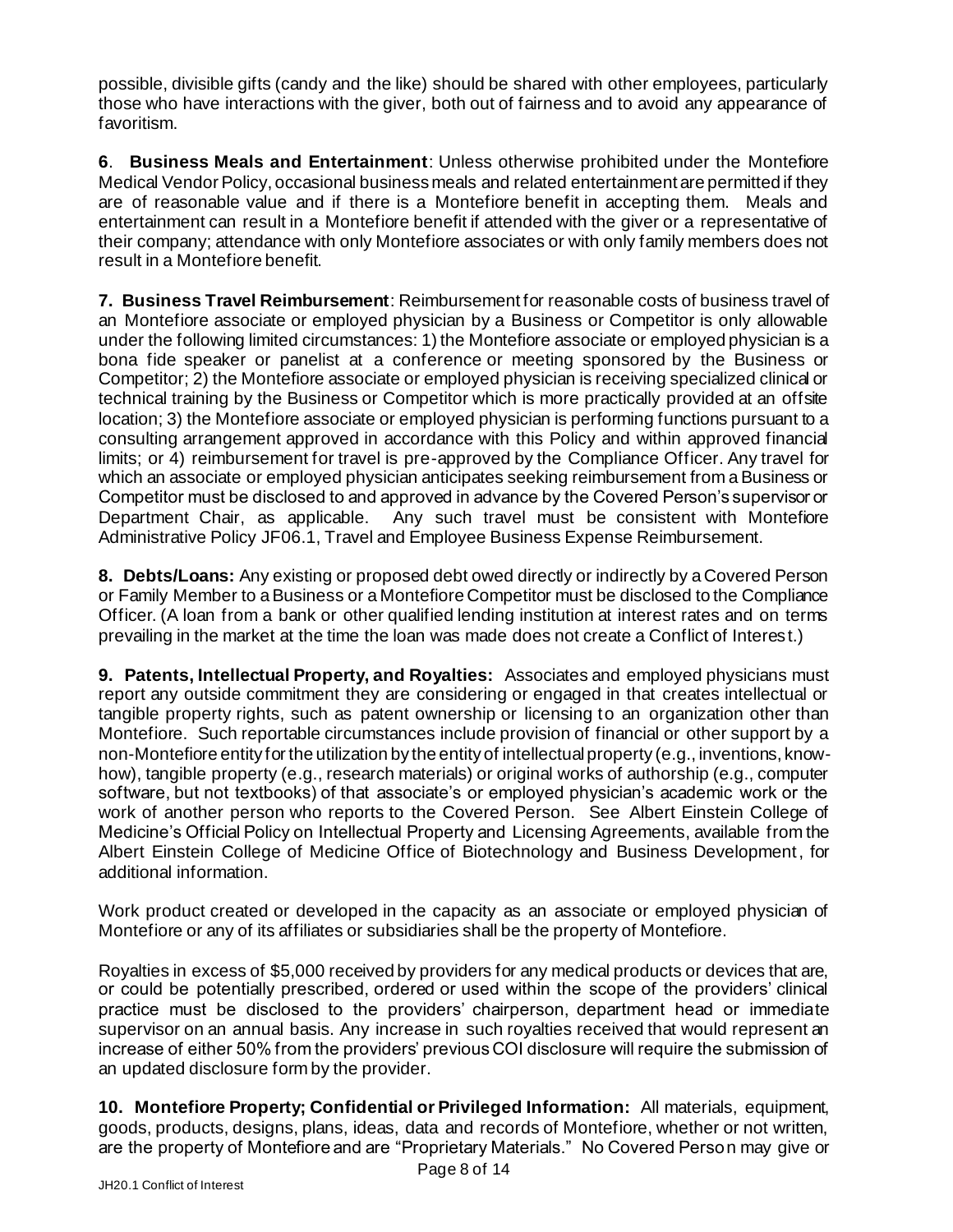disclose any Proprietary Materials to any person or entity for purposes other than to promote the interests of Montefiore. Further, confidential or privileged information may not be disclosed for any purpose, except as may be required by valid order of a court or governmental agency of competent jurisdiction or as approved by the Office of Legal Affairs.

**11. Insider Trading:** Covered Persons shall not use confidential information obtained from their employment at Montefiore to speculate or invest in the securities of any entity or to speculate or invest in real estate, commodity markets, or other business ventures. Covered Persons must refrain from sharing such information with Family Members or others to participate in such activities. If in doubt as to whether an activity is prohibited, the Covered Person should consult with their personal attorney.

**12. Use of Montefiore Facilities, Equipment, and Working Hours:** Covered Persons may not use their time and/or efforts during normal working hours to promote non-Montefiore interests, nor use Montefiore facilities or equipment for such purposes, except in conformity with Human Resources Policy and Procedure VII-4 (Solicitations and Distribution of Literature, Products and Services).

**13. Use of Position:** Covered Persons may not use their positions at Montefiore for their own inappropriate personal benefit or for the benefit of a Family Member, friend or business associate. Decision-making with respect to a particular Business may only be made in consideration of Montefiore interests and may not be influenced in any way by a Covered Person's personal interests.

**14. Use of Montefiore Name:** Using Montefiore's name, logo, or other identifying marks in outside private business or employment or misrepresenting oneself as an agent of Montefiore is prohibited. Unless otherwise agreed in a specific conflict of interest management plan, Covered Persons may list their Montefiore title and affiliation as identification only. Using Montefiore's name or the fact of the covered person's position in the covered person's private business or employment, or sponsorship of a political party or cause, or otherwise in a way that implies Montefiore endorsement of private services, business, equipment or supplies is prohibited.

**15. Gifts to Supervisors**: Associates shall not offer or give any gift to their direct or indirect supervisor except a gift of de minimis value. Supervisors shall not solicit, request or demand any gift from associates who report directly or indirectly to him or her.

# **Section III. Education and Clinical Care**

## **A. Scope**

This Section applies to all Clinical Personnel, including but not limited to physicians, nurses, residents, students and fellows, involved in clinical care and education instruction or administration. This Section further supplements the applicable provisions of Sections I and II of the Policy.

#### **B. General Standard**

Health care providers and other Clinical Personnel owe patients undivided loyalty and uncompromised decision-making that is in the best interest of the patient. Collaborations and interactions with a Business may be beneficial to Montefiore, its patients, physicians and associates. Interactions with a Business must be conducted in a manner that avoids or minimizes even the appearance of a Conflict of Interest. In addition, employed Clinical Personnel must conduct any activities with a Business in a manner which will avoid any Conflict of Commitment.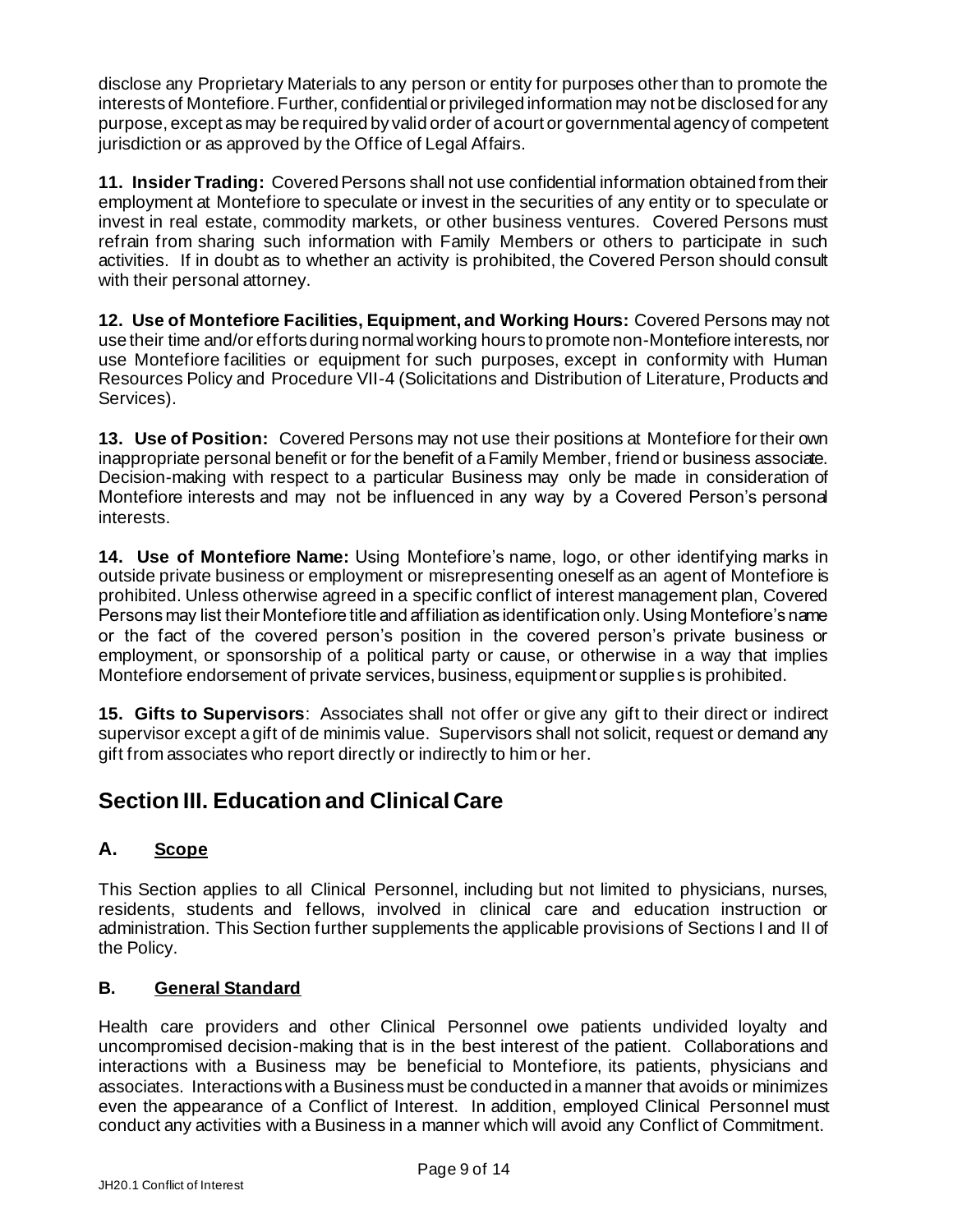Montefiore requires Clinical Personnel to disclose all relationships with any Business, scientific or medical non-profit organizations and medical education and communication companies, including but not limited to: All payments or other remuneration received from a Business in connection with consultancies, authorship and writing medical literature; payments or other remuneration received from Industry in connection with Research; patents, royalty payments, licenses and similar arrangements with Industry; and any other Financial Interest in a Business. Further, Montefiore limits or prohibits certain arrangements with Business which have the potential to compromise objectivity in patient care, research or commitment to Montefiore.

## **C. Conflict of Interest Disclosure**

**1. Medical Staff:** All providers seeking credentialing or recredentialing by Montefiore as a member of the medical staff, must complete a Disclosure Survey prior to initial appointment and subsequently prior to recredentialing. Credentialing and recredentialing applications are not considered complete and will not be processed until a completed Disclosure Survey Certification is submitted to the Credentialing Office. The preferred method of completion is electronic; however, a paper form may be requested and completed in lieu of electronic completion upon request to the Department of Compliance.

**2. Other Clinical Personnel:** All other Clinical Personnel must complete a Disclosure Survey prior to beginning employment at Montefiore, and thereafter as requested by the Department of Compliance.

**3. Continuing Duty to Disclose:** All Clinical Personnel must update their role-based Disclosure Survey to disclose any activity or personal interest that may lead to a Conflict of Interest that arises at any time after filing the Disclosure Survey, within thirty (30) days of becoming aware of the possibility of a Conflict. Montefiore reserves the right to request a revised Disclosure Survey any time.

**4. Prior Approval from Department Chair or Supervisor:** All Covered Persons subject to parts 1 and 2 of this section must disclose and seek approval for potential conflicts of interests that would be subject to this policy from their Department Chair or Supervisor pre-hire and subsequently prior to making any sort of contractual or other commitment to engage in any activities that substantively would constitute a potential conflict of interest.

## **D. Conflict of Interest Resolution**

Completed Clinical Personnel Disclosure Surveys shall be forwarded to the Compliance Officer. The Compliance Officer shall consult with the Conflict of Interest Advisory Committee and the Compliance Committee of the Board of Trustees to determine appropriate action on any Conflict, as set forth in Section II, above. All decisions shall be documented and communicated to the Clinical Personnel involved. Requests for modifications or exceptions to this Policy must be directed to the Compliance Officer, who will consult the Conflict of Interest Advisory Committee for a decision.

## **E. Clinical Care Conflicts**

**1. Section IIE Application:** This Section is supplemental to Sections I and II; Clinical Personnel must be familiar with and comply with all requirements for Conflict of Interest Management and Disclosure as set forth in Sections I, II and Section III, including specific areas of potential Conflicts described in Section IIE.

**2. Montefiore Medical Vendor Policy Application:** This Section is consistent with and is supplemental to the Montefiore Medical Vendor Representative Policy. Clinical personnel must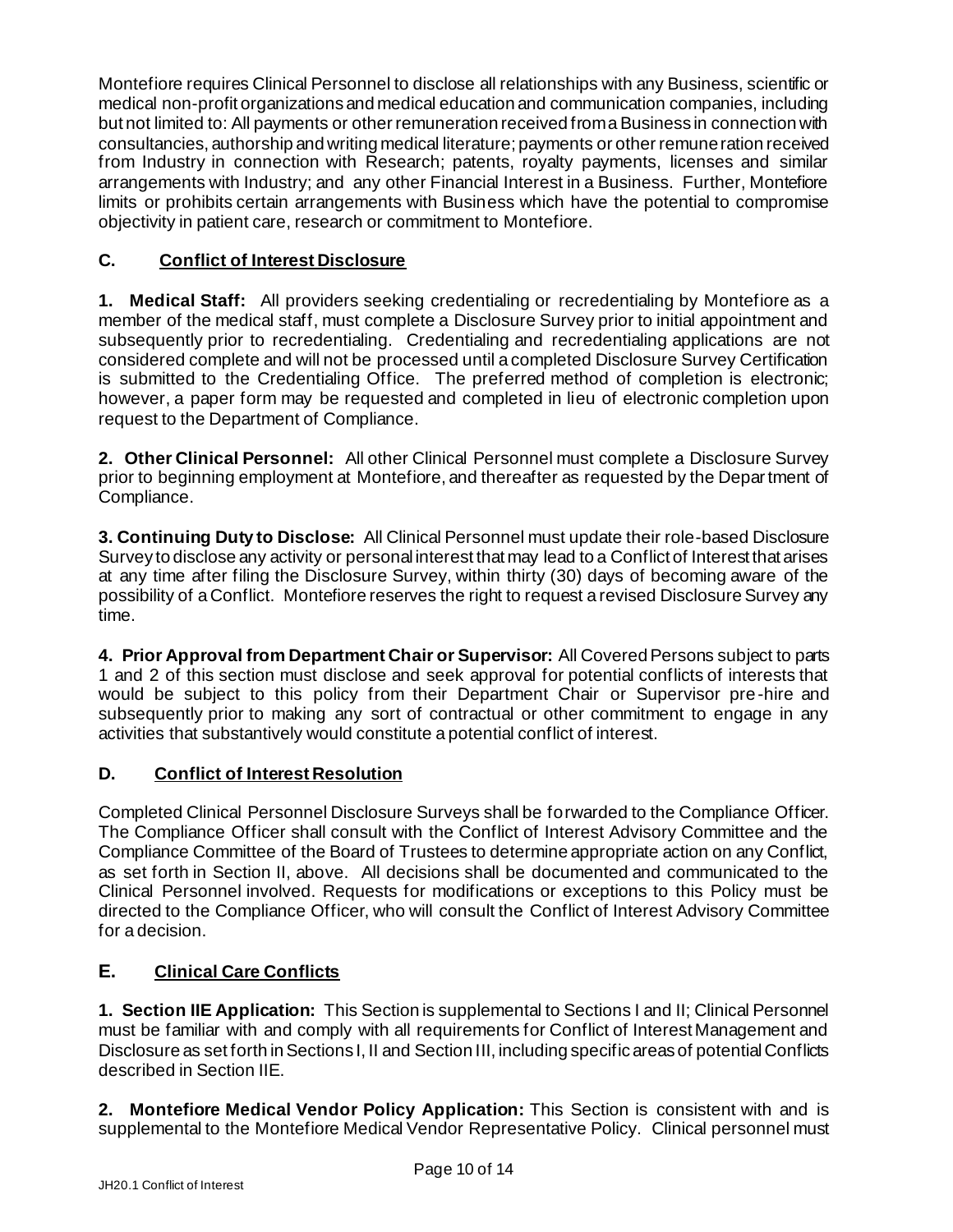be familiar with and comply with all applicable requirements as set forth in the Medical Vendor Policy.

**3. Clinical Personnel Activities:** In addition to the specific areas of potential Conflicts described in Section IIE and the Medical Representative Vendor Policy, employed Clinical Personnel must comply with the following:

**a) Consulting arrangements**: Montefiore Clinical Personnel are highly accomplished professionals and are recognized for their expertise within the health care industry. As such, they may be valuable contributors in research and in the development and implementation of new forms of treatment for patients; therefore they are frequently requested by Businesses to serve as consultants. Consulting arrangements may take many forms, including but not limited to provision of services as a speaker, scientific or advisory board member, or focus group member for the entity, or providing endorsement, marketing, public relations or advertising services to an entity.

All consulting arrangements involving Clinical Personnel, regardless of amount of compensation, must satisfy the following conditions (a) the arrangement is set out in writing; (b) there is a legitimate need for the services; (c) the services are actually provided; (d) the compensation is at fair market value; and (e) all of the above characteristics are documented prior to payment.

Any anticipated or existing consulting arrangements otherwise in compliance with this Policy must be disclosed to and approved by the Clinical Personnel member's supervisor or Department Chair, as applicable, and timely disclosed in the Disclosure Survey. With regard to their personal potential consulting arrangements, Department Chairs must disclose and receive approval from the Conflict of Interest Advisory Committee prior to entering into any consulting arrangement otherwise in compliance with this Policy.

After careful consideration and in recognition of the evolving regulatory and professional standards in connection with provider/industry relationships, Montefiore has established the following guidelines for consulting arrangements, effective as of **January 1, 2014**:

**i. Scientific or advisory board participation:** Clinical Personnel may serve on scientific or advisory boards in a bona fide arrangement that comply with provisions of Section IIE of this Policy, provided that any anticipated or existing arrangement is disclosed to and approved by the Clinical Personnel member's supervisor or Department Chair, as applicable, and timely disclosed in the Disclosure Survey.

**ii. Speaking arrangements, including "Speakers' Bureaus":** Montefiore does not permit employed Clinical Personnel to participate in so-called "Speakers' Bureaus" funded by Businesses.

**iii. Expert witness testimony:** Clinical Personnel may serve as expert witnesses in situations that do not involve Montefiore directly, conflict with Montefiore's business interests, or otherwise represent a potential conflict of interest as defined by this policy.

**iv. Other consulting activities:** Other types of consulting arrangements will be reviewed and approved on a case-by-case basis by Supervisors and Chairpersons, as well as in the Compliance Officer review and evaluation of a Disclosure Survey. Consulting arrangements with the potential to facilitate institutional and patient care goals through collaboration with a Business may be approved, or approved with modification, where appropriate. In some circumstances, having Montefiore contract directly with a Business for the services of Employed Clinical Personnel will decrease the potential for a Conflict and will be recommended in a Conflict of Interest Management Plan.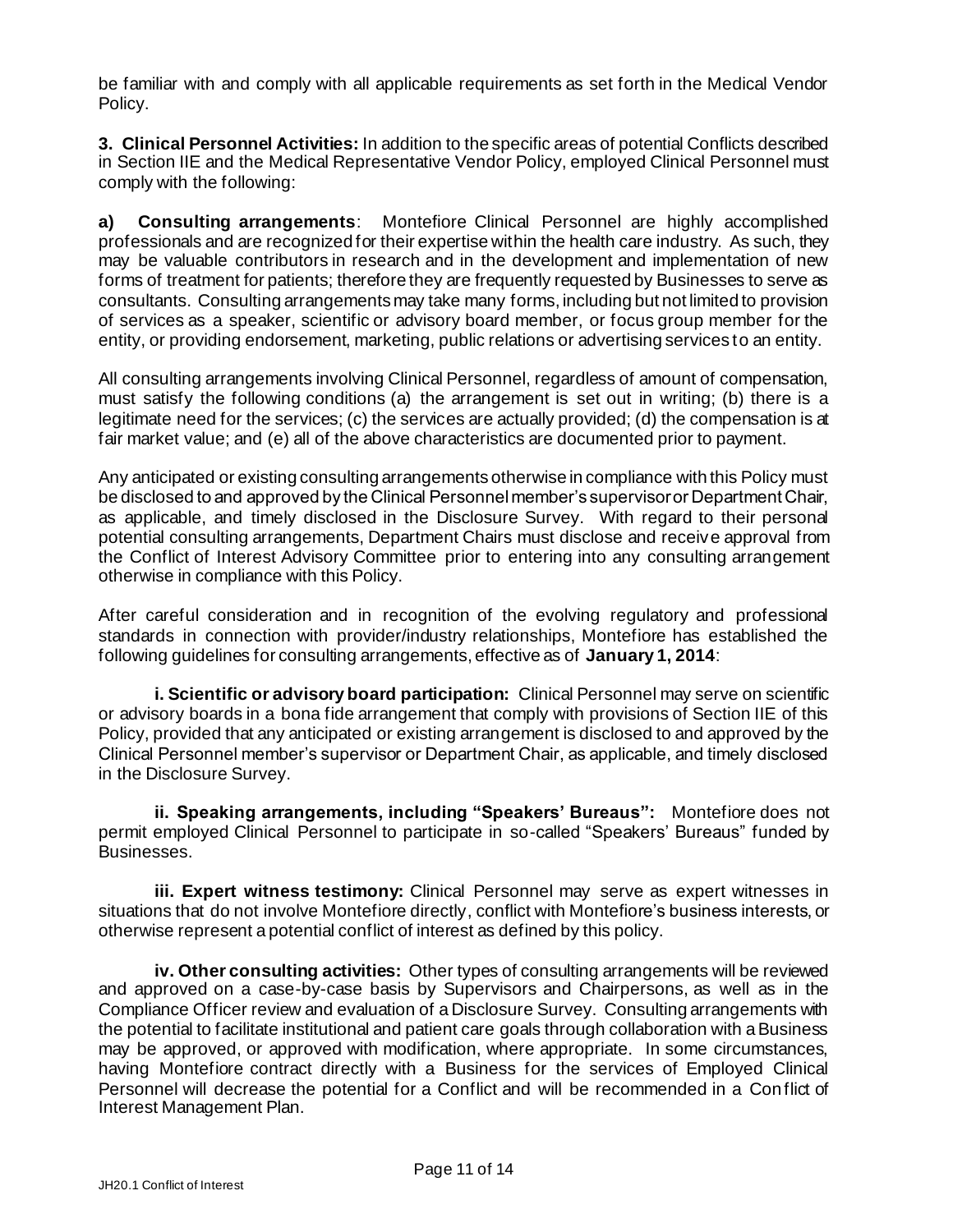**v. Other considerations:** Other factors may impact the potential for a Conflict of Interest to arise in connection with consulting arrangements and may be considered in requests for approval by Supervisors or Chairpersons, as well as in the Compliance Officer review and evaluation of a Disclosure Survey. Those factors include, but are not limited to: any ongoing or planned research related in any way to a consulting arrangement which may impact objectivity of the proposed consultant; Montefiore reputation or business interests, including purchasing decisions and contracts with Business that may be adversely impacted by the consulting arrangement; referral relationships; and the potential for a Conflict of Commitment.

**b) Writing and Publication Activities:** Medical literature should be transparent as to all authors and contributors to the document. This is especially important when a Business sponsors, funds, contributes or otherwise influences medical literature. All documents must include full disclosure as to the role of each author, contributor and sponsor.

Employed Clinical Personnel may not be designated as an author of a publication in which he or she has not provided substantive content ("ghostwriting"). Additionally, all individuals who contribute to a literature piece should be acknowledged as such, including employees or agents of a Business. Clinical Personnel must maintain editorial independence at all times.

**c) Remuneration, Equity and Ownership Interests:** As noted above, all remuneration provided to Clinical Personnel related to an approved arrangement with a Business should be at fair market value in relation to the services provided. Montefiore recognizes that in some circumstances, particularly with start- up pharmaceutical or medical device companies, a Business may seek to compensate employed Clinical Personnel through granting of an equity or ownership interest in the Business in exchange for services provided. Granting of an equity interest presents a difficulty in quantifying the fair market value of the payments received and creates the possibility of a windfall to Clinical Personnel many times beyond the present value of their services. Nevertheless, given the need to overcome barriers for collaboration to potentially enhance patient care, and in light of current industry standards, Montefiore will consider arrangements involving remuneration through equity or ownership interests on a case-by-case basis. All such arrangements must be directed to the Compliance Officer, who will consult the President and Chief Executive Officer or duly empowered designee for a decision.

#### **4) Support for Educational Activities**

**a) General Standards:** Providing accurate, unbiased and comprehensive education is a critical component of Montefiore's mission. With that goal, educational programs that take place at Montefiore facilities or are planned or hosted, in whole or part, by Montefiore and its employed Clinical Personal either onsite or offsite are educational in nature and should not be used or influenced for promotional or marketing purposes. Financial support provided by Business for Montefiore educational programs may not be restricted or otherwise have any "strings attached." Financial Support for Montefiore educational programs should be made with the approval of and directly to the Albert Einstein College of Medicine Center for Continuing Medical Education. Clinical Departments or employed Clinical Personnel may not receive educational funds directly from any Business, including funding for informal departmental education or offsite provider or patient educational sessions.

Businesses may not influence or provide advice regarding program topic, format, faculty, participants, or content. Disclosure shall be made at each educational program of any Business support or faculty relationships with Businesses. In addition, any educational program that is accredited must comply with all standards set forth by the accrediting body.

Industry representatives may not attend Montefiore educational programs held in clinical areas with direct patient care including, for example, grand rounds. See also, Montefiore's Office of Continuing Medical Education policy on conflicts of interest.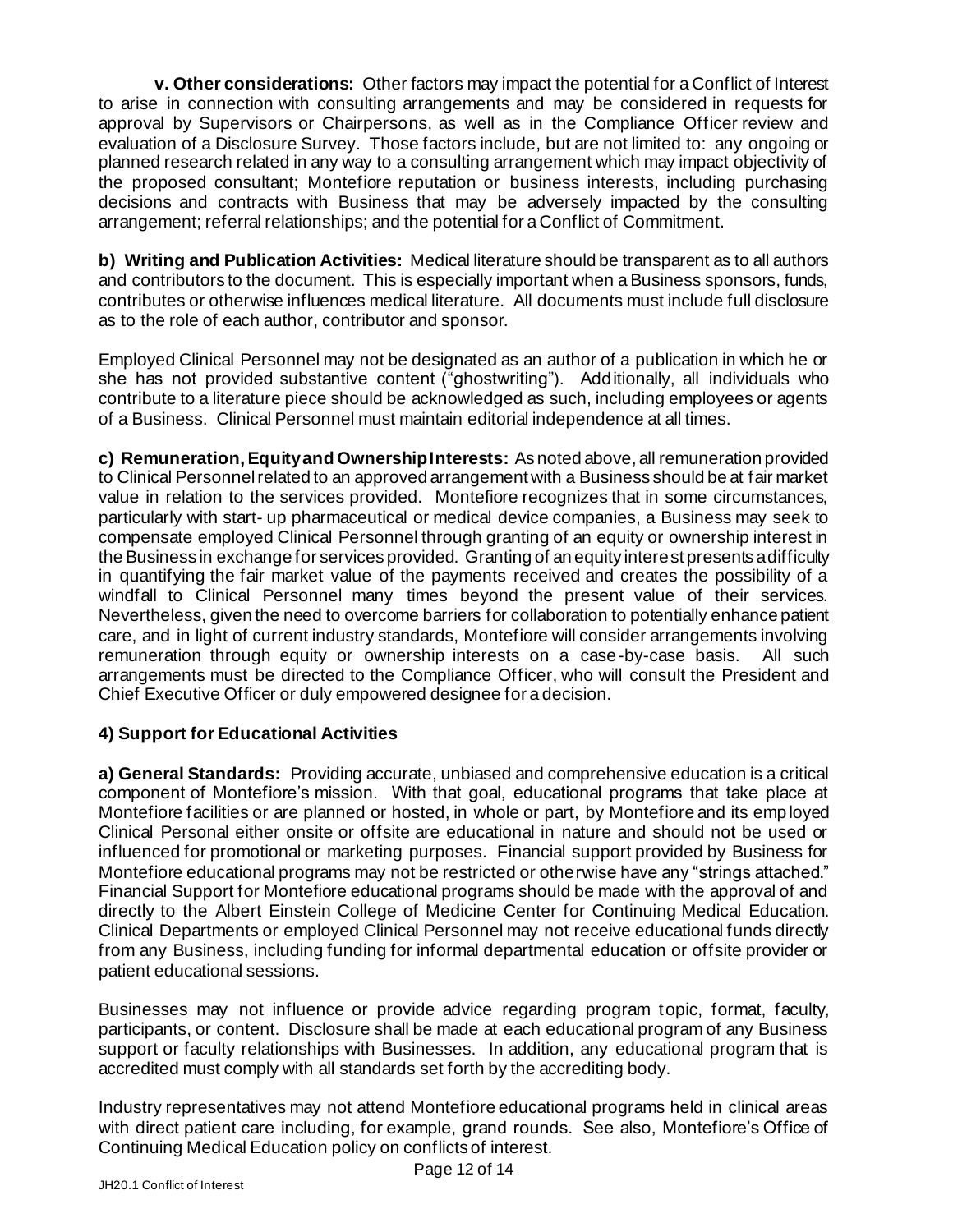#### **b) Scholarships and Other Funding for Residents, Fellows and Clinical Personnel-in-Training**

Clinical Personnel may not accept scholarships or other funds directly from a Business for participation in or attendance at a conference or meeting.

# **SECTION V. OTHER APPLICABLE POLICIES**

## **A. Research**

The Einstein and BRANY Institutional Review Boards have conflict of interest and disclosure policies that cover potential conflict of interest in connection with research and provide for a Conflict of Interest disclosure process.

**1. PHS-Funded Research:** Individuals conducting PHS-funded research at Montefiore must comply with the requirements of 42 CFR Part 50 Subpart F and 45 CFR Part 94 and the Albert Einstein College of Medicine policies regarding conflicts of interest in research, including the Albert Einstein College of Medicine Comprehensive Conflicts of Interest Policy. This policy is located at http://www.einstein.yu.edu/administration/conflict-of-interest/policies/ and contains information on disclosure requirements for PHS-funded research grants and cooperative agreements.

**2. Public Accessibility:** As required by federal law, Montefiore will make available certain information concerning financial conflicts of interest to any requestor. Requests for such information must be in writing and should be addressed to:

> Vice President & Counsel, Compliance Montefiore Medical Center 111 East 210th Street Bronx, New York 10467

The request must specify the name of the investigator and/or the PHS funded grant to which the request pertains. Responses will be mailed no later than 5 business days following receipt in the Department of Compliance.

**3. Human Subjects Research**:Individuals submitting a protocol to the IRB must comply with the Einstein Policy on Conflicts of Interest in Research, which is located at http://www.einstein.yu.edu/administration/conflict-of-interest/policies/.

Any information collected under these Einstein policies that suggest an actual or potential Conflict of Interest must be promptly shared with the Compliance Officer at Montefiore.

# **B. CME**

The Center for Continuing Medical Education has a conflict and disclosure policy regarding all Continuing Medical Education (CME) programs and provides for a Conflict of Interest disclosure process. Any information collected under the CME policy that suggests an actual or potential Conflict of Interest must be promptly shared with the Compliance Officer at Montefiore. The Center for Continuing Medical Education is responsible for the review of any publicly posted information regarding CME payments received by Montefiore and for the dispute of any inaccurate information.